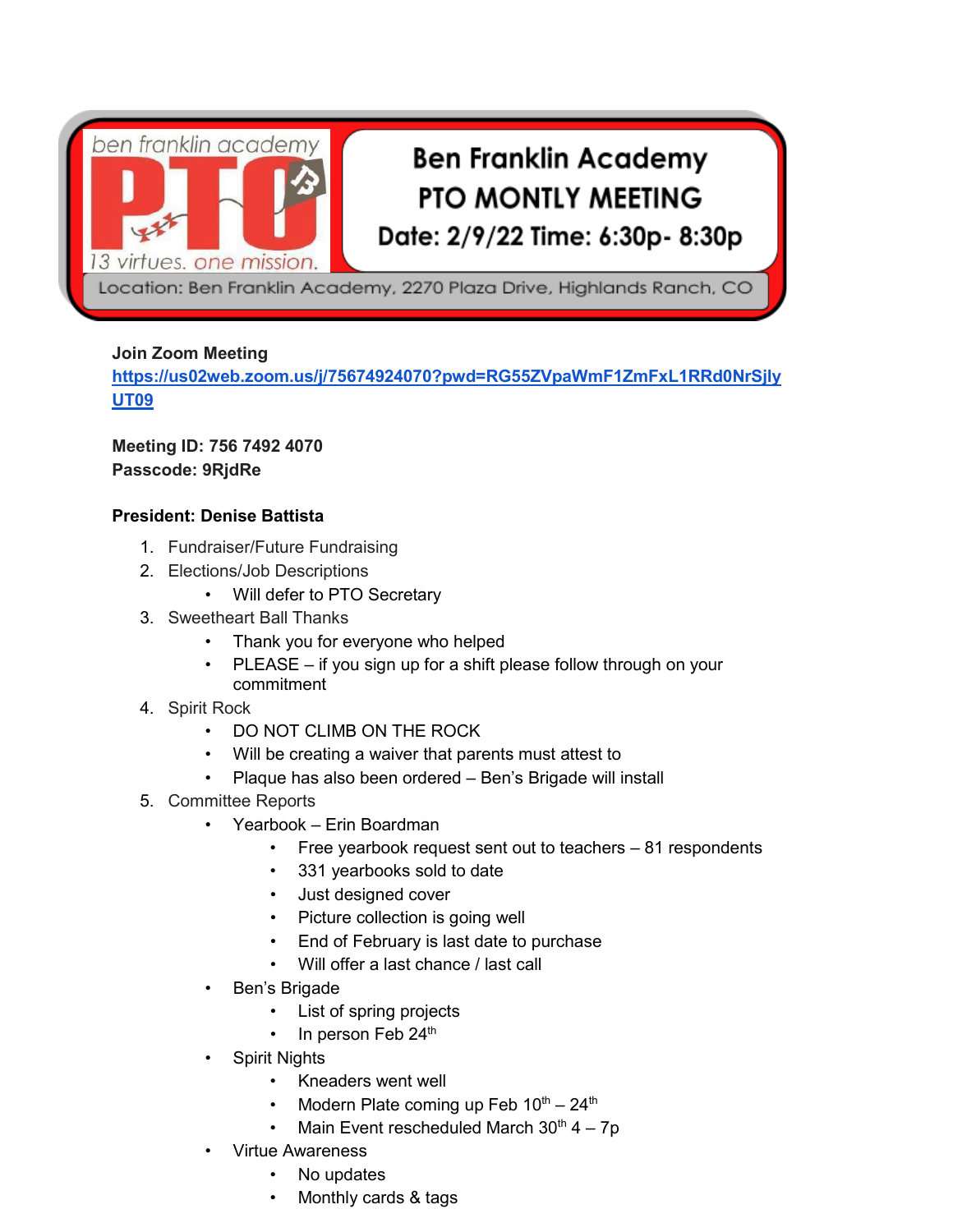- Uniform Buyback Sale
	- Set up Friday, March  $25<sup>th</sup>$  Sale March  $26<sup>th</sup>$ ????
	- Will finalize and look for volunteers
- Baking Committee
	- Baked potato bar
	- Struggling to get people to sign up!! Help!
	- PTO will assist getting the word out
		- FB/Newsletter

#### **Vice President: Janelle Nichols**

- 1. 1. Monthly volunteer winners-
	- Haley Maglieri- parking spot
	- Michael and Deborah Easter- \$10 gelato gift card
- 2. End of year volunteer appreciation event update
	- Boondocks out of budget
	- Urban Air have not confirmed but this may be out of budget as well
	- Pirate's Cove June  $11<sup>th</sup>$  on hold
		- Trying to get away due to weather concerns each year

### **Secretary: Shauna Kramer**

- 1. Vote Review
	- No votes
- 2. Upcoming Elections
	- Currently we have survey out for those who currently serve on PTO to determine their interest for position next year  $-$  DUE Feb 12<sup>th</sup>

### **Treasurer: Amanda Trenck**

- 1. Bank Balances
	- Checking \$34,075
	- Saving \$27,776

### **Social Coordinator: Alyssa Motazedi**

- 1. Sweetheart Ball recap
	- 300 is attendees
	- Ewelina great job chairing this event
	- Thank you Janelle
	- Struggled with volunteers during this event
		- We need to hold people accountable to follow through on their commitment
		- Community wants these events and we ALL need to step up to help!
- 2. Spring Social
	- April  $30<sup>th</sup>$
- 3. 8th grade dinner
	- Diana approved